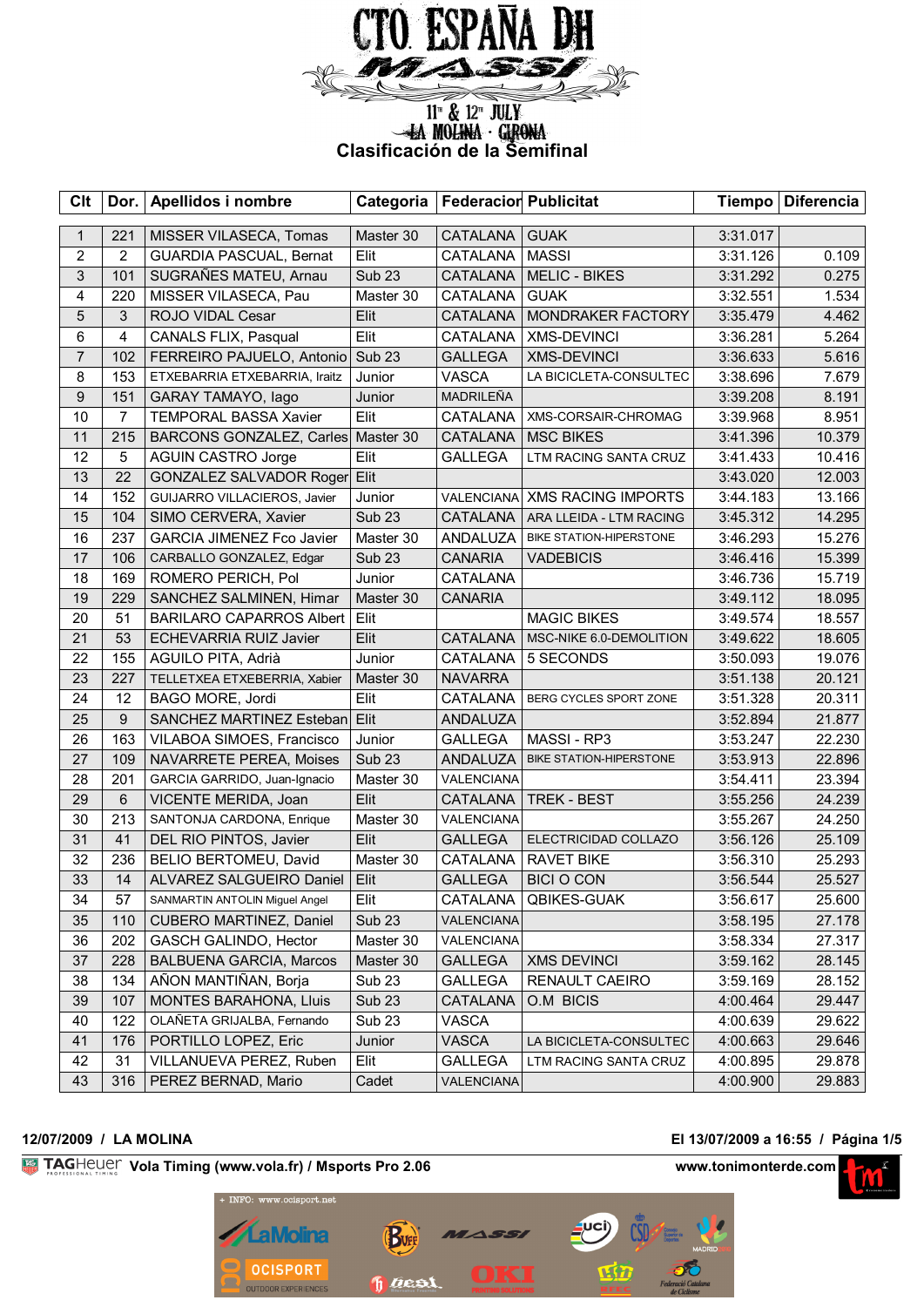| <b>Clt</b> |     | Dor.   Apellidos i nombre         | Categoria         | <b>Federacior Publicitat</b> |                                | <b>Tiempo</b> | <b>Diferencia</b> |
|------------|-----|-----------------------------------|-------------------|------------------------------|--------------------------------|---------------|-------------------|
| 44         | 248 | LLORENS SALAMO Iban               | Master 30         | CATALANA                     | MOTOBIKE GILI-CERESPORT        | 4:00.972      | 29.955            |
| 45         | 233 | <b>SERRA BONAL, Lluis</b>         | Master 30         | CATALANA                     | <b>XTREMBIKE</b>               | 4:00.991      | 29.974            |
| 46         | 49  | PASCUAL JORDA Carlos              | Senior            | <b>VALENCIANA</b>            |                                | 4:01.129      | 30.112            |
| 47         | 235 | VILA REYES Ivan                   | Master 30         | CATALANA                     | <b>RAVET BIKE</b>              | 4:01.426      | 30.409            |
| 48         | 180 | RODRIGUEZ PADILLA Airan Nauzet    | Junior            | <b>CANARIA</b>               | AGUAS DE TEROR                 | 4:01.735      | 30.718            |
| 49         | 24  | QUILEZ PARRA Jose Miguel          | Elit              | C.MANCHEGA                   |                                | 4:01.769      | 30.752            |
| 50         | 48  | MORERA MIYAZATO, Miquel           | Elit              | CATALANA                     | <b>XTREMBIKE</b>               | 4:02.016      | 30.999            |
| 51         | 11  | COROMINAS VILARRASA Joan          | Elit              | CATALANA                     | <b>AMBISIST</b>                | 4:02.151      | 31.134            |
| 52         | 108 | ESCOLA FERRAN, Eduard             | <b>Sub 23</b>     | CATALANA                     | <b>GUEBA SPORTS</b>            | 4:02.529      | 31.512            |
| 53         | 206 | MOLINA BUSTAMANTE Luis Miguel     | Master 30         | MADRILEÑA                    |                                | 4:03.657      | 32.640            |
| 54         | 317 | PASCUAL HEREDIA Juan Antonio      | Cadet             | ANDALUZA                     |                                | 4:03.731      | 32.714            |
| 55         | 40  | SANTANA RAMOS, Ricardo            | Elit              | <b>CANARIA</b>               |                                | 4:03.889      | 32.872            |
| 56         | 13  | GIL SEBASTIAN Guillermo           | Elit              | MADRILEÑA                    |                                | 4:03.992      | 32.975            |
| 57         | 154 | ALVAREZ CARRASCO, Borja           | Junior            | CATALANA                     | <b>GUAK-EL CORREDOR</b>        | 4:04.655      | 33.638            |
| 58         | 33  | MOLINA BUSTAMANTE, Javier Elit    |                   | <b>MADRILEÑA</b>             |                                | 4:04.848      | 33.831            |
| 59         | 232 | <b>GARCIA CAPO, Emilio</b>        | Master 30         | MADRILEÑA                    |                                | 4:05.015      | 33.998            |
| 60         | 123 | <b>GARCIA RODRIGUEZ, Efren</b>    | <b>Sub 23</b>     | <b>CANARIA</b>               |                                | 4:05.137      | 34.120            |
| 61         | 271 | SABALETE CALAHORRO, Manuel        | Master 40         | CATALANA                     | <b>MAXI BIKE</b>               | 4:05.246      | 34.229            |
| 62         | 211 | SALVADOR HENNEGUET, David         | Master 30         | VALENCIANA                   |                                | 4:05.304      | 34.287            |
| 63         | 159 | ALEMANY SUAU, Nicolau             | Junior            | <b>BALEAR</b>                | <b>CICLOS GOMILA</b>           | 4:05.357      | 34.340            |
| 64         | 16  | NARVAEZ VIGO, Sergio              | Elit              | ANDALUZA                     |                                | 4:05.460      | 34.443            |
| 65         | 156 | COSTA CARDONA, Vicent             |                   |                              |                                |               |                   |
| 66         | 10  | ORTEGA DE LA RUBIA Jose           | Junior<br>Elit    | <b>BALEAR</b><br>ANDALUZA    | <b>BULL BIKES</b><br>SCOTT-BOS | 4:05.569      | 34.552            |
|            |     |                                   |                   |                              |                                | 4:05.873      | 34.856            |
| 67         | 34  | TRUJILLO YAÑEZ, J.Jose            | Elit              | <b>CANARIA</b>               | AGUAS DE TEROR-ADRENALINA      | 4:05.942      | 34.925            |
| 68         | 234 | VERDIA VERDIA Jose Manuel         | Master 30         | <b>GALLEGA</b>               | <b>BICI O CON</b>              | 4:05.966      | 34.949            |
| 69         | 240 | ACOSTA SEGOVIA, Ivan              | Master 30         | CATALANA                     | <b>BIKE TANDEM</b>             | 4:05.980      | 34.963            |
| 70         | 339 | GALVAN GONZALEZ, Javi             | Cadet             | CATALANA                     | <b>MAXI BIKE</b>               | 4:06.346      | 35.329            |
| 71         | 80  | SANCHEZ MARIN, David              | Senior            | VALENCIANA                   |                                | 4:07.095      | 36.078            |
| 72         | 121 | <b>BARRAL PRIETO Angel Martin</b> | Sub <sub>23</sub> | <b>GALLEGA</b>               | LTM RACING SANTA CRUZ          | 4:07.138      | 36.121            |
| 73         | 272 | FIGUERAS BERNADES, Ramon          | Master 40         | CATALANA                     | DIFERENT BIKE IGUALADA         | 4:08.182      | 37.165            |
| 74         | 32  | MONTENEGRO IGLESIAS, Jose         | Elit              | <b>GALLEGA</b>               | LTM RACING SANTA CRUZ          | 4:08.661      | 37.644            |
| 75         | 21  | RODRIGUEZ MONTILLA, Jordi Elit    |                   | CATALANA                     |                                | 4:09.469      | 38.452            |
| 76         | 225 | CAMPIÑO PELAEZ Antoni             | Master 30         |                              |                                | 4:09.549      | 38.532            |
| 77         | 25  | ALLUNTIS GONZALEZ Jose Mª         | Elit              | <b>ASTURIANA</b>             |                                | 4:09.729      | 38.712            |
| 78         | 158 | <b>BAILON MONTESINOS, Sergio</b>  | Junior            | CATALANA                     | <b>BTT PREMIA-TRIBIKE</b>      | 4:09.763      | 38.746            |
| 79         | 112 | PASCUAL HEREDIA, Ruben            | Sub <sub>23</sub> | ANDALUZA                     |                                | 4:10.023      | 39.006            |
| 80         | 46  | GADEA ALONSO, Jairo               | Elit              | <b>C.LEONESA</b>             | <b>JG BIKES</b>                | 4:10.771      | 39.754            |
| 81         | 126 | BORGES HERNANDEZ, Alexander       | Sub <sub>23</sub> | <b>CANARIA</b>               | <b>VADEBICIS</b>               | 4:11.107      | 40.090            |
| 82         | 338 | COS LORO, Ricard                  | Cadet             | CATALANA                     | <b>MAXI BIKE</b>               | 4:11.651      | 40.634            |
| 83         | 326 | JUNYENT TRASERRA, Jordi           | Cadet             | CATALANA                     |                                | 4:11.652      | 40.635            |
| 84         | 321 | CARMONA LOBATO, Ivan              | Cadet             | CATALANA                     | LA POMA GUAK                   | 4:11.935      | 40.918            |
| 85         | 329 | PEREZ GONZALEZ Victor Fabian      | Cadet             | <b>CANARIA</b>               | <b>VADEBICIS</b>               | 4:11.976      | 40.959            |
| 86         | 117 | <b>BLANCO GONZALEZ, Moises</b>    | Sub <sub>23</sub> | <b>CANARIA</b>               | GOFIS BICI-REST ARISTIDES      | 4:12.265      | 41.248            |
| 87         | 205 | GIMENEZ COLL, Iban                | Master 30         | CATALANA                     | <b>BTT FORALLAC</b>            | 4:12.341      | 41.324            |
| 88         | 187 | FERNANDEZ-M KORTAZAR, Txema       | Junior            | <b>VASCA</b>                 | LA BICICLETA-CONSULTEC         | 4:12.361      | 41.344            |
| 89         | 322 | ANAYA CARMONA, Jonathan           | Cadet             | CATALANA                     | <b>BTT PREMIA/TRIBIKE</b>      | 4:12.864      | 41.847            |
| 90         | 267 | CANDELA PERIS Antonio-M.          | Master 40         | VALENCIANA                   |                                | 4:12.870      | 41.853            |
| 91         | 114 | ALEMANY SUAU, Bernat              | Sub <sub>23</sub> | <b>BALEAR</b>                | <b>CICLOS GOMILA</b>           | 4:13.216      | 42.199            |
| 92         | 335 | TENA FARRE, Aleix                 | Cadet             | CATALANA                     | <b>GAS-OIL - ARA LLLEIDA</b>   | 4:13.836      | 42.819            |
| 93         | 52  | HOMS TORT, Antoni                 | Elit              | CATALANA                     | <b>ACTION</b>                  | 4:14.013      | 42.996            |
| 94         | 177 | CARO MIGUELEZ, Unai               | Junior            | <b>VASCA</b>                 |                                | 4:14.521      | 43.504            |
| 95         | 269 | MATE BARRERO, Jaime               | Master 40         | ANDALUZA                     | BIKE STATION-HIPERSTONE        | 4:14.580      | 43.563            |
| 96         | 161 | REAL CAPELL, Josep M <sup>a</sup> | Junior            | CATALANA                     | <b>CALUCHO</b>                 | 4:14.657      | 43.640            |
| 97         | 261 | <b>GALERA TOMAS, Enric</b>        | Master 40         | CATALANA                     | <b>GALERA DH TEAM</b>          | 4:14.676      | 43.659            |
| 98         | 15  | AGDALI CHOULLI, Rachid            | Elit              | CATALANA                     | O.M.BICIS                      | 4:15.119      | 44.102            |
|            |     |                                   |                   |                              |                                |               |                   |

## <u>Volanda Volanda est</u> **12/07/2009 / LA MOLINA El 13/07/2009 a 16:55 / Página 2/5**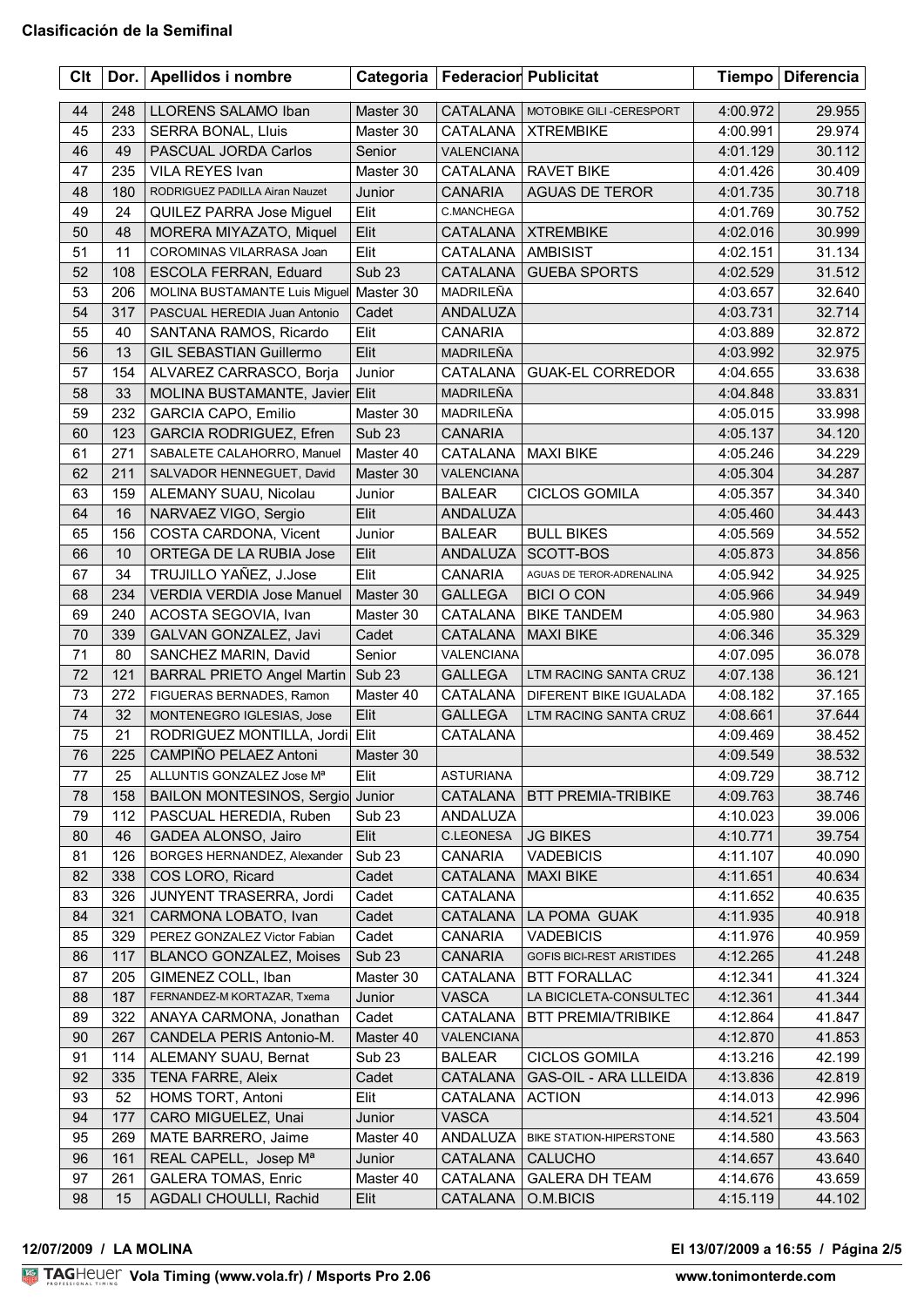| Clt | Dor. $ $ | Apellidos i nombre                  | Categoria         | <b>Federacior Publicitat</b> |                                | <b>Tiempo</b> | <b>Diferencia</b> |
|-----|----------|-------------------------------------|-------------------|------------------------------|--------------------------------|---------------|-------------------|
| 99  | 173      | PEREZ GONZALEZ, Pablo               | Junior            | <b>ASTURIANA</b>             | CENTENO C2C                    | 4:15.151      | 44.134            |
| 100 | 188      | GRACIA GOMEZ, Adria                 | Junior            | <b>CATALANA</b>              | <b>BICIS.CAT</b>               | 4:15.370      | 44.353            |
| 101 | 37       | MELIAN BAUTISTA, Manuel             | Elit              | <b>CANARIA</b>               |                                | 4:15.372      | 44.355            |
| 102 | 56       | <b>GARCIA VAN EST, Quetzal</b>      | Senior            | CATALANA                     | <b>ACTION</b>                  | 4:15.640      | 44.623            |
| 103 | 184      | PALACIOS HINOJOSA, Alvaro           | Junior            | MADRILEÑA                    |                                | 4:15.655      | 44.638            |
| 104 | 319      | <b>BADIA BOSCH, Roc</b>             | Cadet             | CATALANA                     |                                | 4:16.438      | 45.421            |
| 105 | 127      | <b>ALMANSA ROSS Christian</b>       | Sub <sub>23</sub> | VALENCIANA                   |                                | 4:16.497      | 45.480            |
| 106 | 268      | PASCUAL CASTILLO, Javier            | Master 40         | VALENCIANA                   |                                | 4:16.533      | 45.516            |
| 107 | 27       | MARTI SOLER, Vicente                | Elit              | VALENCIANA                   |                                | 4:16.599      | 45.582            |
| 108 | 29       | SUAREZ MARTINEZ, Gabriel            | Elit              | <b>GALLEGA</b>               | WWW.BRINCOOS.CO                | 4:16.727      | 45.710            |
| 109 | 344      | <b>GARCIA VIDAL, Jorge</b>          | Cadet             | <b>VALENCIANA</b>            |                                | 4:16.880      | 45.863            |
| 110 | 320      | RIZO ALBERO, Jordi                  | Cadet             | VALENCIANA                   |                                | 4:16.908      | 45.891            |
| 111 | 44       | VALERA SERAMIA, Raul                | Elit              | CATALANA                     | CICLES CATALUNYA SNOWFUN       | 4:17.323      | 46.306            |
| 112 | 45       | MASDEU SABATE, Dani                 | Elit              | <b>CATALANA</b>              | <b>GUEBA SPORTS</b>            | 4:17.417      | 46.400            |
| 113 | 179      | <b>SUAREZ SANTANA Ayrton</b>        | Junior            | <b>CANARIA</b>               |                                | 4:17.963      | 46.946            |
| 114 | 190      | ESTEVE ALVAREZ, Ruben               | Junior            | CATALANA                     |                                | 4:18.135      | 47.118            |
| 115 | 330      | LOPEZ JIMENEZ, Ivan                 | Cadet             | <b>CANARIA</b>               |                                | 4:18.404      | 47.387            |
| 116 | 116      | ARROYO FEIXAS, Oscar                | Sub <sub>23</sub> | <b>CATALANA</b>              | O.M. BICIS                     | 4:18.527      | 47.510            |
| 117 | 185      | ALVAREZ IVORRA, Carlos              | Junior            | MADRILEÑA                    |                                | 4:18.684      | 47.667            |
| 118 | 130      | MOLINA CASTILLO, Rafael             | Sub <sub>23</sub> | MADRILEÑA                    |                                | 4:18.747      | 47.730            |
| 119 | 35       | YAÑEZ GUTIERREZ, Sergio             | Elit              | <b>CANARIA</b>               |                                | 4:19.918      | 48.901            |
|     | 17       | MARCUS JIMENEZ Victor               |                   |                              |                                |               |                   |
| 120 |          |                                     | Elit              | <b>BALEAR</b>                | <b>BICICLETES S'ES</b>         | 4:21.099      | 50.082            |
| 121 | 337      | FONTAN OMIL Francisco Javier        | Cadet             | <b>GALLEGA</b>               | T.B. TRANSPORTE                | 4:21.160      | 50.143            |
| 122 | 139      | CODINA CASAS, Sergi                 | Sub <sub>23</sub> | CATALANA                     | FREE BIKE ST. JOAN             | 4:21.980      | 50.963            |
| 123 | 231      | MARTIN BLANCOS, Fernando            | Master 30         | <b>ARAGONESA</b>             |                                | 4:22.477      | 51.460            |
| 124 | 243      | PADILLA ORTIZ, Xavier               | Master 30         | CATALANA                     | O.M BICIS                      | 4:23.784      | 52.767            |
| 125 | 50       | <b>FERREIRA CAMPOS Ricard</b>       | Elit              |                              |                                | 4:23.827      | 52.810            |
| 126 | 203      | RIERA ROIG, Melchor                 | Master 30         | <b>BALEAR</b>                | <b>MOUNTAIN BIKE TOURS</b>     | 4:23.865      | 52.848            |
| 127 | 214      | <b>BALAGUER NACHER Rafael</b>       | Master 30         | VALENCIANA                   |                                | 4:24.511      | 53.494            |
| 128 | 20       | MARI PELAEZ, Juan                   | Elit              | <b>BALEAR</b>                | <b>MOUNTAIN BIKE TOURS</b>     | 4:25.116      | 54.099            |
| 129 | 301      | HERNANDEZ MOLINAS Victoria          | Femina            | CATALANA                     |                                | 4:27.649      | 56.632            |
| 130 | 26       | PRIDA RODRIGUEZ Fernando            | Elit              | <b>ASTURIANA</b>             | <b>CUETOS BIKE</b>             | 4:27.993      | 56.976            |
| 131 | 136      | RENOM CUADRAS Joan Carles           | <b>Sub 23</b>     |                              | CATALANA   BTT PREMIA -TRIBIKE | 4:28.349      | 57.332            |
| 132 | 262      | NARVAEZ PRIETO, Jesus               | Master 40         | ANDALUZA                     |                                | 4:28.436      | 57.419            |
| 133 | 186      | PELEGRI CASTRO, Gerard              | Junior            | <b>CATALANA</b>              | GAS-OIL - ARA LLEIDA           | 4:28.770      | 57.753            |
| 134 | 140      | DE LA IGLESIA DUERO, Sergi          | Sub <sub>23</sub> | CATALANA                     | <b>TECDAKI - NINETA</b>        | 4:29.372      | 58.355            |
| 135 | 23       | HERRERO DURA, Patricio              | Elit              | VALENCIANA                   |                                | 4:29.611      | 58.594            |
| 136 | 230      | OJEDA ALARCON Jose Ramon            | Master 30         | VALENCIANA                   |                                | 4:29.626      | 58.609            |
| 137 | 217      | VILLA SOLARES, Arsenio              | Master 30         | <b>ASTURIANA</b>             | <b>NAVA 2000</b>               | 4:30.076      | 59.059            |
| 138 | 36       | SANTANA MIRANDA Jose Heriberto Elit |                   | CANARIA                      |                                | 4:30.178      | 59.161            |
| 139 | 124      | QUINTANA OJEDA, Hector              | <b>Sub 23</b>     | <b>CANARIA</b>               |                                | 4:30.319      | 59.302            |
| 140 | 249      | HUERTA GALINDO Fco Jose             | Master 30         | ARAGONESA                    |                                | 4:30.510      | 59.493            |
| 141 | 270      | FRANCO MINGUEZ, Rafael              | Master 40         | ANDALUZA                     | BIKE STATION-HIPERSTONE        | 4:31.186      | 1:00.169          |
| 142 | 47       | ALCARAZ GRACIA, Sergio              | Elit              | <b>MURCIANA</b>              |                                | 4:31.215      | 1:00.198          |
| 143 | 265      | MORENO CALVO Carlos                 | Master 40         | C.MANCHEGA                   |                                | 4:31.222      | 1:00.205          |
| 144 | 157      | FERNANDEZ LATORRE, Andres           | Junior            | VALENCIANA                   |                                | 4:31.289      | 1:00.272          |
| 145 | 244      | ARIAS GIMENEZ, Toni                 | Master 30         | CATALANA                     | FREE BIKE ST. JOAN             | 4:31.937      | 1:00.920          |
| 146 | 218      | SANCHEZ BLANCO, Javier              | Master 30         | <b>ASTURIANA</b>             | <b>ASTURBIKE GIJON</b>         | 4:32.552      | 1:01.535          |
| 147 | 332      | ROCAMORA SOTO, Victor               | Cadet             | VALENCIANA                   |                                | 4:32.817      | 1:01.800          |
| 148 | 342      | JORBA PRATS, Guillem                | Cadet             | CATALANA                     | O.M BICIS                      | 4:32.893      | 1:01.876          |
| 149 | 325      | <b>MARTIN CRUZ Pablo</b>            | Cadet             | <b>ASTURIANA</b>             |                                | 4:33.653      | 1:02.636          |
| 150 | 219      | VILLAR REMUIÑAN Ivan                | Master 30         | <b>ASTURIANA</b>             |                                | 4:33.755      | 1:02.738          |
| 151 | 208      | PEREZ SERRA, Raul                   | Master 30         | <b>VALENCIANA</b>            |                                | 4:34.583      | 1:03.566          |
| 152 | 183      | VACAS DE LA PEÑA, Daniel            | Junior            | MADRILEÑA                    |                                | 4:34.603      | 1:03.586          |
| 153 | 129      | DIEZ GARCIA, Lucas                  | <b>Sub 23</b>     | MADRILEÑA                    |                                | 4:35.737      | 1:04.720          |

## **12/07/2009 / LA MOLINA El 13/07/2009 a 16:55 / Página 3/5**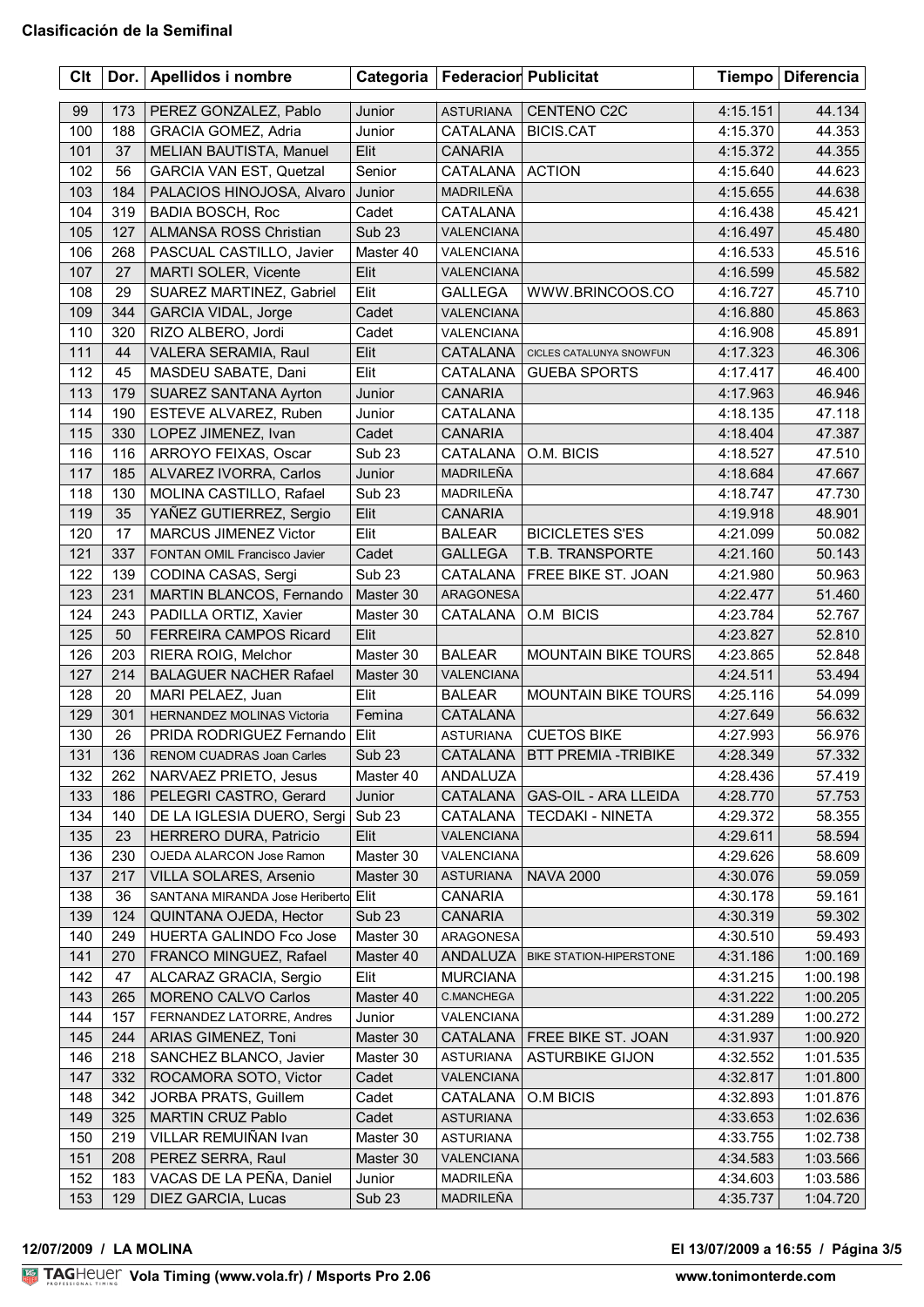| Clt |     | Dor.   Apellidos i nombre           | Categoria         | <b>Federacior Publicitat</b> |                                | <b>Tiempo</b> | <b>Diferencia</b> |
|-----|-----|-------------------------------------|-------------------|------------------------------|--------------------------------|---------------|-------------------|
| 154 | 18  | FRAU LLADO, Miguel                  | Elit              | <b>BALEAR</b>                | <b>BICICLETES S'ESCAPADA</b>   | 4:36.641      | 1:05.624          |
| 155 | 207 | <b>ANDRES RUBIO Jose Luis</b>       | Master 30         | VALENCIANA                   |                                | 4:37.246      | 1:06.229          |
| 156 | 324 | ARBOLEYA RODRIGUEZ, Ruben           | Cadet             | ASTURIANA                    | <b>NAVA 2000</b>               | 4:37.541      | 1:06.524          |
| 157 | 250 | CABALLERO JULIAN, Alex              | Master 30         | <b>CATALANA</b>              | FREE BIKE ST. JOAN             | 4:38.692      | 1:07.675          |
| 158 | 30  | CONDE CARBO Roc                     | Elit              | CATALANA                     |                                | 4:38.874      | 1:07.857          |
| 159 | 39  | ESARTE BORDA, Iñaki                 | Elit              | <b>NAVARRA</b>               |                                | 4:39.350      | 1:08.333          |
| 160 | 172 | GALLEGO LOPEZ Jose Enrique          | Junior            | <b>C.MANCHEGA</b>            |                                | 4:39.394      | 1:08.377          |
| 161 | 263 | MASSOT FIGUERAS, Germa              | Master 40         |                              | CATALANA   BTT FORALLAC        | 4:41.289      | 1:10.272          |
| 162 | 137 | TORRELA VALVERDE, Cristian          | Sub <sub>23</sub> | <b>CATALANA</b>              | <b>ACTION</b>                  | 4:43.965      | 1:12.948          |
| 163 | 54  | MARTORELL MONTSANT Andreu           | Senior            | CATALANA                     |                                | 4:44.440      | 1:13.423          |
| 164 | 239 | MALAGON LOPEZ, David                | Master 30         |                              | CATALANA   XTREMBIKE           | 4:44.854      | 1:13.837          |
| 165 | 302 | <b>BOSCA BALLESTER, Mireia</b>      | Femina            | CATALANA                     | LTMRACING-SANTA CRUZ           | 4:45.178      | 1:14.161          |
| 166 | 226 | CYPHELLY BENITEZ, Manuel            | Master 30         | <b>CANARIA</b>               |                                | 4:46.292      | 1:15.275          |
| 167 | 307 | DE BARROS SANCHEZ, Ariadna          | Femina            | ANDALUZA                     |                                | 4:46.420      | 1:15.403          |
| 168 | 175 | OTERO SANTAYA, Eloy                 | Junior            | <b>GALLEGA</b>               | LTM RACING SANTA CRUZ          | 4:47.572      | 1:16.555          |
| 169 | 166 | FONTOVA PEREZ, Alberto              | Junior            | CATALANA                     | BIKE HOUSE-TOMAS DOMINGO       | 4:47.938      | 1:16.921          |
| 170 | 223 | COMINO DEL HOYO Ismael              | Master 30         | C.MANCHEGA                   |                                | 4:48.207      | 1:17.190          |
| 171 | 264 | AGUSTI PARALS, Marti                | Master 40         | CATALANA                     | <b>BTT FORALLAC</b>            | 4:49.109      | 1:18.092          |
| 172 | 42  | APARICIO MARTIN, Eduardo            | Elit              | ARAGONESA                    |                                | 4:49.122      | 1:18.105          |
| 173 | 331 | <b>TORRES BONAFE, Cristian</b>      | Cadet             | <b>BALEAR</b>                | MALIBU-SPECIALIZED             | 4:50.243      | 1:19.226          |
| 174 | 209 | CAVERO POZUELO, Carlos              | Master 30         | <b>VALENCIANA</b>            |                                | 4:51.022      | 1:20.005          |
| 175 | 58  | PEREZ PERETO, Pablo                 | Elit              | ARAGONESA                    |                                | 4:51.522      | 1:20.505          |
| 176 | 310 | MARTINEZ MARTINEZ, Carolina         | Femina Cadet      | VALENCIANA                   |                                | 4:52.955      | 1:21.938          |
| 177 | 222 | ARMAS LERENA, Oscar                 | Master 30         | <b>RIOJANA</b>               |                                | 4:53.538      | 1:22.521          |
| 178 | 212 | CENTENO DEBEN, David                | Master 30         | VALENCIANA                   |                                | 4:53.542      | 1:22.525          |
| 179 | 341 | DAHL GALVEZ, Albert                 | Cadet             | CATALANA                     |                                | 4:53.550      | 1:22.533          |
| 180 | 113 | FONT SALOM, Gabriel                 | <b>Sub 23</b>     | <b>BALEAR</b>                | <b>MOUNTAIN BIKE TOURS</b>     | 4:54.055      | 1:23.038          |
| 181 | 238 | EGEA SANCHO, Luis                   | Master 30         | <b>MURCIANA</b>              |                                | 4:54.067      | 1:23.050          |
| 182 | 160 | FERNANDEZ GARCIA, Marco             | Junior            | ANDALUZA                     | MOTRIL - SIERRA NEVADA         | 4:54.185      | 1:23.168          |
| 183 | 308 | GONZALEZ GONZALEZ-CORROTO Covadonga | Femina            | <b>ASTURIANA</b>             | <b>ASTURBIKE GIJON</b>         | 4:56.270      | 1:25.253          |
| 184 | 309 | MARTINEZ PEREZ Carmen Rosa          | Femina Junior     | <b>GALLEGA</b>               |                                | 4:56.981      | 1:25.964          |
| 185 | 133 | BUENO CASANOVAS, Gonzalo            | Sub <sub>23</sub> | CATALANA                     | <b>TIRITA RIDERS</b>           | 4:57.694      | 1:26.677          |
| 186 | 28  | EDO IBAÑEZ, Roberto                 | Elit              | VALENCIANA                   |                                | 4:59.580      | 1:28.563          |
| 187 | 170 | SANGRA LLUCH, Sergi                 | Junior            | CATALANA                     | <b>ROCABIKES</b>               | 4:59.654      | 1:28.637          |
| 188 | 111 | GOMEZ NUÑEZ, Edgar                  | <b>Sub 23</b>     | CATALANA                     | <b>CICLES PAGES</b>            | 5:00.083      | 1:29.066          |
| 189 | 135 | MARURI GAMERO, Carlos               | Sub <sub>23</sub> | VASCA                        |                                | 5:01.203      | 1:30.186          |
| 190 | 115 | ZUÑIGA MONREAL, Ibai                | <b>Sub 23</b>     | <b>CATALANA</b>              | O.M.BICIS                      | 5:02.003      | 1:30.986          |
| 191 | 266 | MENENDEZ GONZALEZ, Luis             | Master 40         | <b>ASTURIANA</b>             | <b>ASTURBIKE GIJON</b>         | 5:02.533      | 1:31.516          |
| 192 | 241 | FONT BASTE, Jaume                   | Master 30         | <b>CATALANA</b>              | <b>ACTION</b>                  | 5:04.769      | 1:33.752          |
| 193 | 210 | VALLADARES BERTOL, Santiago         | Master 30         | VALENCIANA                   |                                | 5:05.782      | 1:34.765          |
| 194 | 168 | RAMON BOLEDA, Alex                  | Junior            | CATALANA                     |                                | 5:05.932      | 1:34.915          |
| 195 | 303 | SANCHEZ VELIZ, Maria                | Femina            | VALENCIANA                   |                                | 5:05.971      | 1:34.954          |
| 196 | 118 | ROJO VILLASANTE, Samuel             | Sub <sub>23</sub> | C.MANCHEGA                   |                                | 5:06.076      | 1:35.059          |
| 197 | 174 | CUERVO RODRIGUEZ, Miguel            | Junior            | <b>ASTURIANA</b>             | SANTI PEREZ-AYUNTAMIENTO DE GR | 5:11.742      | 1:40.725          |
| 198 | 162 | SOPENA LAITA, Miquel                | Junior            | <b>CATALANA</b>              | <b>CALUCHO</b>                 | 5:12.288      | 1:41.271          |
| 199 | 204 | AZNAR SABATER, Angel                | Master 30         | CATALANA                     | <b>BTT FORALLAC</b>            | 5:12.367      | 1:41.350          |
| 200 | 182 | COLL GILABERT, Javier               | Junior            | VALENCIANA                   |                                | 5:12.903      | 1:41.886          |
| 201 | 242 | RIVAS GUTIERREZ, Manuel             | Master 30         | CATALANA                     |                                | 5:13.858      | 1:42.841          |
| 202 | 55  | MARIN BOSCH, Albert                 | Elit              | CATALANA                     |                                | 5:14.342      | 1:43.325          |
| 203 | 343 | <b>GARCIA AGUILERA, Oriol</b>       | Cadet             | CATALANA                     | O.M. BICIS                     | 5:15.152      | 1:44.135          |
| 204 | 128 | GATNAU ALVAREZ, Daniel              | <b>Sub 23</b>     | MADRILEÑA                    |                                | 5:17.893      | 1:46.876          |
| 205 | 306 | CASTRO SOLA Ruth                    | Femina            | CATALANA                     | <b>OPTIM-INDIAN BIKES</b>      | 5:20.826      | 1:49.809          |
| 206 | 247 | <b>ESTEVE RIUS, Antonio</b>         | Master 30         | CATALANA                     | <b>PROBIKE</b>                 | 5:21.863      | 1:50.846          |
| 207 | 334 | JIMENEZ MORALEDA, Alvaro            | Cadet             | MADRILEÑA                    |                                | 5:22.325      | 1:51.308          |
| 208 | 125 | ALEMAN RUANO, Daniel                | <b>Sub 23</b>     | <b>CANARIA</b>               |                                | 5:26.072      | 1:55.055          |
|     |     |                                     |                   |                              |                                |               |                   |

## <u>Volanda Volanda est</u> **12/07/2009 / LA MOLINA El 13/07/2009 a 16:55 / Página 4/5**